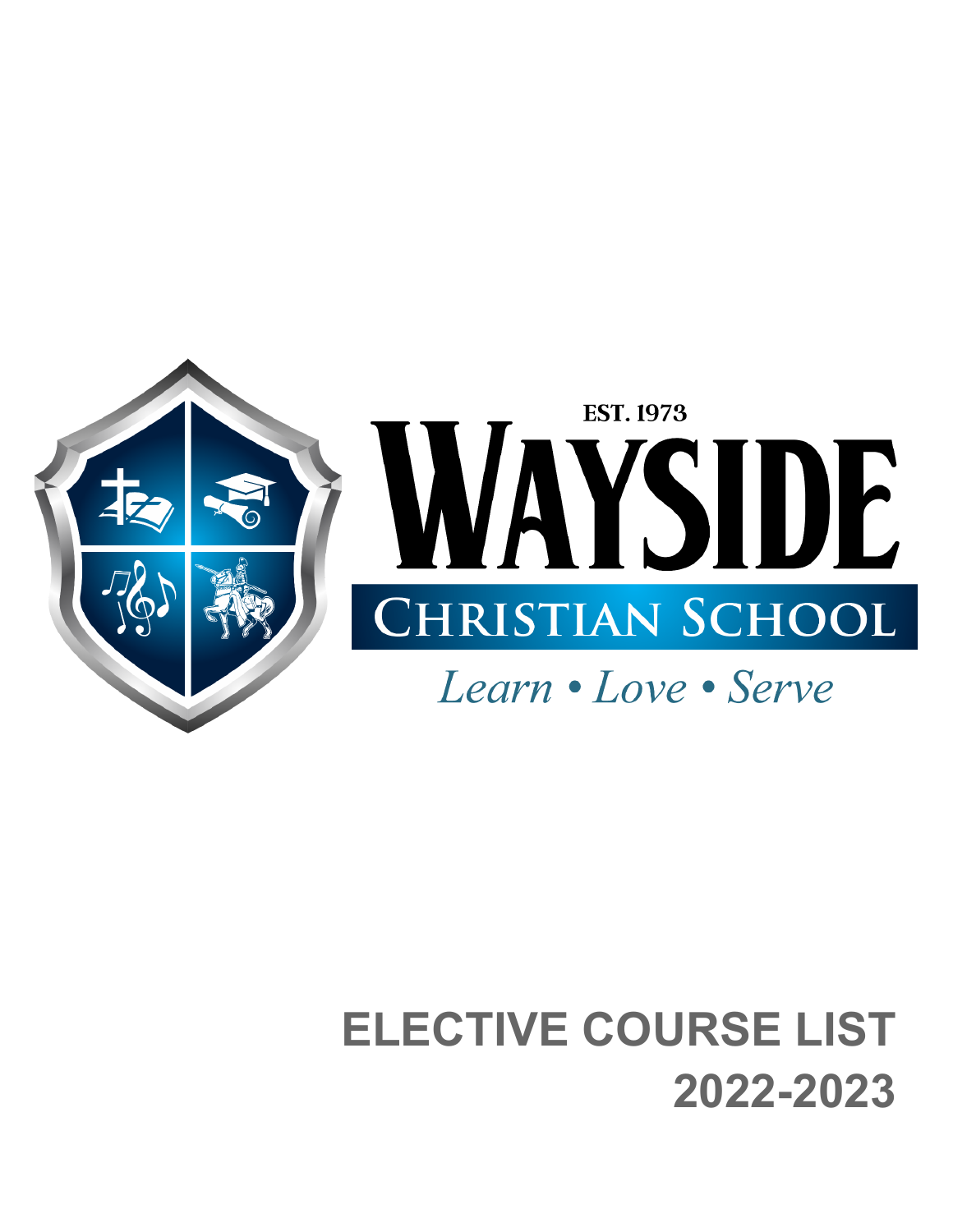### **WCS CLASSROOM TAUGHT**

| <b>WCS GENERAL ELECTIVES</b> |                |      |
|------------------------------|----------------|------|
| <b>Class Name</b>            | <b>Credits</b> | Cost |
| *Spanish 1                   |                | \$0  |
| Spanish 2                    |                | \$0  |
| <b>Physics</b>               |                | \$0  |
| <b>Advanced Math 1</b>       |                | \$0  |
| <b>Advanced Math 2</b>       |                | \$0  |

\*Spanish 1 will be required for the majority of our students unless special permission is given to take a different language course in its place that meets the academic requirements of the school.

### **WCS FINE ARTS ELECTIVES**

| <b>Class Name</b>                                                     | <b>Credits</b> | Cost |
|-----------------------------------------------------------------------|----------------|------|
| Handbell Choir                                                        | .25            | \$0  |
| Choir                                                                 | .25            | \$0  |
| 9th-12th Grade Students must choose at least<br>one each school year. |                |      |

## **\*ONLINE WCS MODERATED**

# **FINE ARTS**

| <b>Class Name</b>         | Credits   Cost |      |
|---------------------------|----------------|------|
| <b>Music Appreciation</b> | $\Delta$       | \$50 |
| Music Theory              |                | \$50 |

| <b>GENERAL</b>               |                |       |
|------------------------------|----------------|-------|
| <b>Class Name</b>            | <b>Credits</b> | Cost  |
| Family & Consumer<br>Science |                | \$100 |

# **\*IGNITIA VIRTUAL ACADEMY ELECTIVES**

#### **MATH**

| MAIH                           |                |       |
|--------------------------------|----------------|-------|
| <b>Class Name</b>              | <b>Credits</b> | Cost  |
| Prob & Statistics A            | ೆ              | \$200 |
| <b>Prob &amp; Statistics B</b> | .b             | \$200 |

| <b>SOCIAL STUDIES</b>            |                |       |
|----------------------------------|----------------|-------|
| <b>Class Name</b>                | <b>Credits</b> | Cost  |
| 20th Century American<br>History | .5             | \$200 |
| Vietnam Era                      | -5             | \$200 |

# **WORLD LANGUAGES Class Name Credits Cost** Spanish 3A .5 \$200 Spanish 3B .5 \$200 French 1A .5 \$200 French 1B .5 \$200 French 2A .5 \$200 French 2B .5 \$200

| <b>FINE/PRACTICAL ARTS</b>                |                |       |
|-------------------------------------------|----------------|-------|
| <b>Class Name</b>                         | <b>Credits</b> | Cost  |
| Family & Consumer<br>Science A            | -5             | \$200 |
| Family & Consumer<br>Science B            | .5             | \$200 |
| Fundamental of<br><b>Computer Systems</b> | $\cdot$        |       |

## **BUSINESS/CTE**

| <b>Class Name</b>                                        | <b>Credits</b> | <b>Cost</b> |
|----------------------------------------------------------|----------------|-------------|
| <b>Essentials of Business</b>                            | .5             | \$200       |
| Fundamentals of<br>Digital Media                         | .5             | \$200       |
| Web Development in<br>the 21st Century                   | .5             | \$200       |
| <b>Business Computer</b><br>Information Systems A        | .5             | \$200       |
| <b>Business Computer</b><br><b>Information Systems B</b> | .5             | \$200       |
| Intro to Computer<br>Science A                           | .5             | \$200       |
| Intro to Computer<br>Science B                           | .5             | \$200       |

\*Ignitia & Edgenuity Virtual Academy offers students the flexibility of a virtual classroom with the same recognized accreditation as a traditional school. The virtual classroom is available to students when they are ready to study, and the self-paced curriculum means you can finish courses on your own schedule. These courses offer support staff qualified in the specific course areas that are available to help when students have questions. They offer live chat, phone support, and scheduled web conferences to help students along the path to course understanding and completion. The IVA courses are faith based with Christian staff and instructors. The EVA courses are secular courses with secular staff and instructors.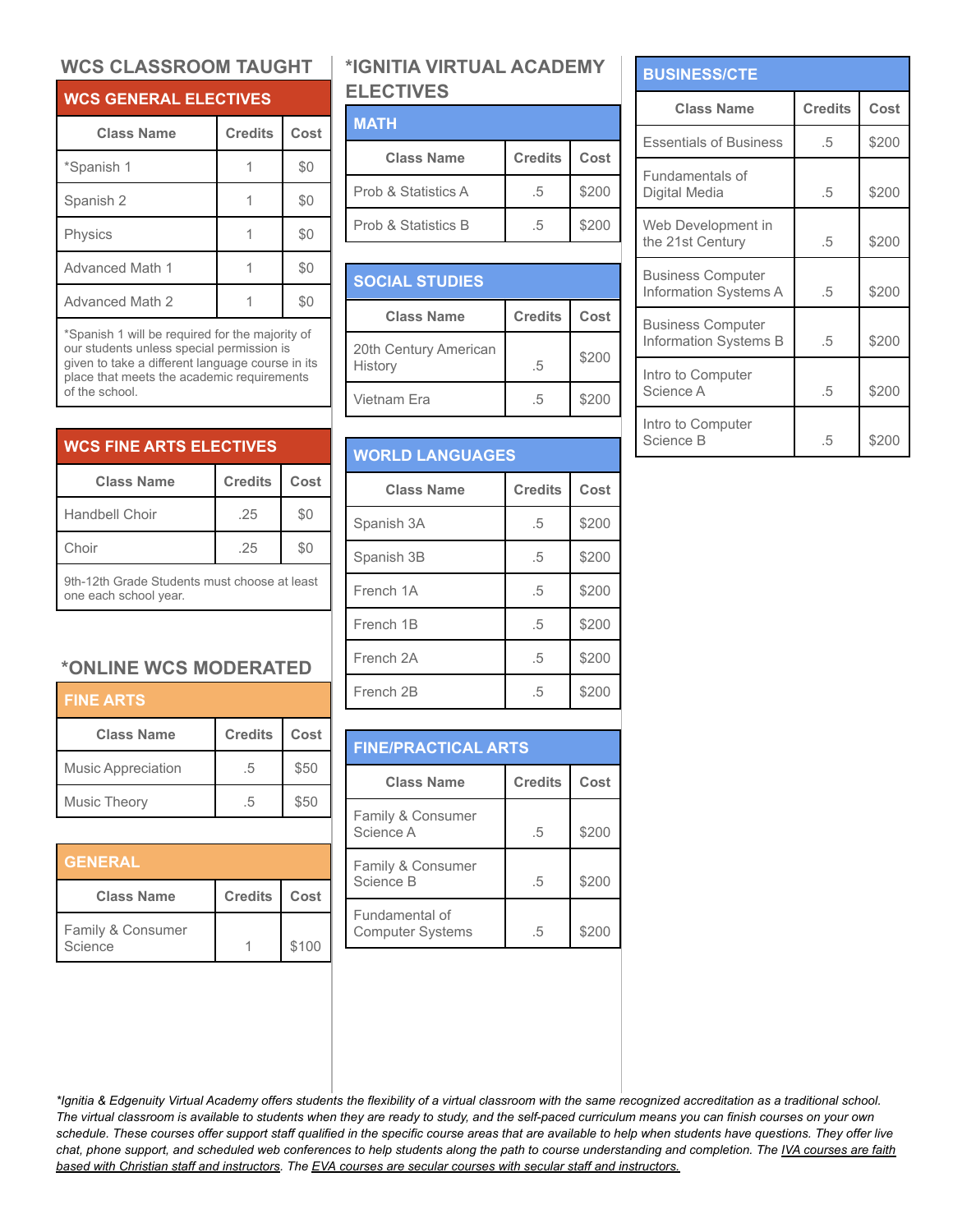# **\*EDGENUITY VIRTUAL ACADEMY ELECTIVES**

| <b>WORLD LANGUAGES</b> |                |       |
|------------------------|----------------|-------|
| <b>Class Name</b>      | <b>Credits</b> | Cost  |
| Chinese I A            | .5             | \$200 |
| Chinese I B            | .5             | \$200 |
| Chinese II A           | .5             | \$200 |
| Chinese II B           | .5             | \$200 |
| German I A             | .5             | \$200 |
| German I B             | .5             | \$200 |
| German II A            | .5             | \$200 |
| German II B            | .5             | \$200 |

| <b>BUSINESS/CTE</b><br><b>Agriculture, Food, &amp; Natural</b><br><b>Resources</b> |    |                |
|------------------------------------------------------------------------------------|----|----------------|
|                                                                                    |    |                |
| Animal Systems                                                                     | .5 | \$200          |
| Food Products &<br>Processing                                                      | .5 | \$200          |
| Intro to Agriculture,<br>Food, & Natural<br>Resources                              | .5 | \$200          |
| <b>Plant Systems</b>                                                               | .5 | \$200          |
| Power, Structural, and<br><b>Technical Systems</b>                                 | .5 | \$200          |
| Forestry & Natural<br>Resources                                                    | .5 | \$200          |
| Vet Science: The Care<br>of Animals                                                | .5 | \$200          |
| <b>Architecture &amp; Construction</b>                                             |    |                |
| Intro to Careers in                                                                | -  | 0 <sup>0</sup> |

| Intro to Careers in | \$200 |
|---------------------|-------|
| Arch & Construction |       |

| Arts, A/V Tech & Communications                                   |        |       |
|-------------------------------------------------------------------|--------|-------|
| Animation                                                         | .5     | \$200 |
| Digital Photography 1A                                            | .5     | \$200 |
| Digital Photography 1B                                            | .5     | \$200 |
| Digital Photography II                                            | .5     | \$200 |
| Journalism 1A                                                     | .5     | \$200 |
| Journalism 1B                                                     | .5     | \$200 |
| <b>Business Managements &amp; Admin</b>                           |        |       |
| Business Law                                                      | .5     | \$200 |
| Intro to Business A                                               | .5     | \$200 |
| Intro to Business B                                               | .5     | \$200 |
| <b>Small Business</b><br>Entrepreneurship A                       | .5     | \$200 |
| <b>Small Business</b><br>Entrepreneurship B                       | .5     | \$200 |
| <b>Tech &amp; Business</b>                                        | 1      | \$400 |
| International Business:<br>Global Commerce in<br>the 21st Century | 1      | \$400 |
| <b>Education and Training</b>                                     |        |       |
| Intro to Careers in<br><b>Education &amp; Training</b>            | .5     | \$200 |
| Intro to Human Growth<br>and Developments                         | $.5\,$ | \$200 |
| Teaching and Training<br>Career                                   | .5     | \$200 |
| Early Childhood<br>Education 1A                                   | .5     | \$200 |
| Early Childhood<br><b>Education 1B</b>                            | .5     | \$200 |
| <b>Finance</b>                                                    |        |       |

| <b>Einance</b>                     |    |       |
|------------------------------------|----|-------|
| <b>Banking Services</b><br>Careers | .h | \$200 |
| Intro to Careers in<br>Finance     | .h | \$200 |

| Government & Public Admin                              |    |       |
|--------------------------------------------------------|----|-------|
| Intro to Careers in<br>Gov. & Public Admin             | .5 | \$200 |
| <b>Health Sciences</b>                                 |    |       |
| <b>Careers Allied Health</b>                           | .5 | \$200 |
| <b>Health Science</b><br>Concepts A                    | 1  | \$400 |
| <b>Health Science</b><br>Concepts B                    | 1  | \$400 |
| Intro to Careers in<br><b>Health Science</b>           | .5 | \$200 |
| Intro Health Science A                                 | 1  | \$400 |
| Intro Health Science B                                 | 1  | \$400 |
| Medical Terminology A                                  | 1  | \$400 |
| Medical Terminology B                                  | 1  | \$400 |
| <b>Hospitality &amp; Tourism</b>                       |    |       |
| Food Safety &<br>Sanitation                            | .5 | \$200 |
| Marketing & Sales for<br>Tourism and<br>Hospitality    | .5 | \$200 |
| Sustainable Service<br>Management                      | .5 | \$200 |
| <b>Transportation &amp; Tours</b><br>for the Travelers | .5 | \$200 |
| Culinary Arts 1A                                       | .5 | \$200 |
| <b>Culinary Arts 1B</b>                                | .5 | \$200 |
| <b>Human Services</b>                                  |    |       |
| Fashion & Interior<br>Design                           | .5 | \$200 |

Nutrition & Wellness .5 \$200

\*Ignitia & Edgenuity Virtual Academy offers students the flexibility of a virtual classroom with the same recognized accreditation as a traditional school. The virtual classroom is available to students when they are ready to study, and the self-paced curriculum means you can finish courses on your own schedule. These courses offer support staff qualified in the specific course areas that are available to help when students have questions. They offer live chat, phone support, and scheduled web conferences to help students along the path to course understanding and completion. The IVA courses are faith based with Christian staff and instructors. The EVA courses are secular courses with secular staff and instructors.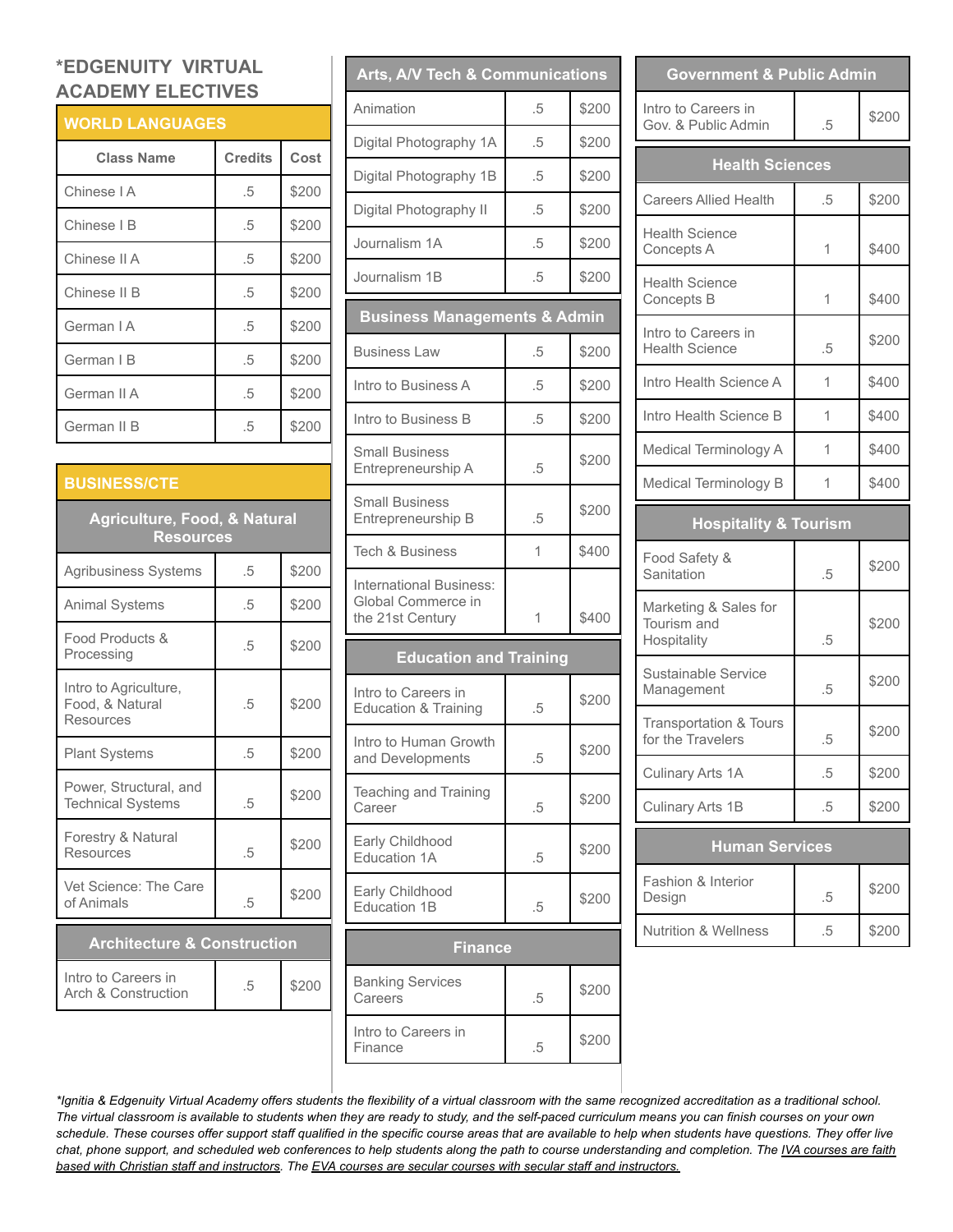| <b>Information Technology</b>                               |    |       |
|-------------------------------------------------------------|----|-------|
| Fundamentals of<br>Programming and<br>Software              | .5 | \$200 |
| Intro to Coding                                             | .5 | \$200 |
| Intro to Info Tech A                                        | 1  | \$400 |
| Intro to Info Tech B                                        | 1  | \$400 |
| Intro to Info Tech<br>Support & Services                    | .5 | \$200 |
| Intro to Network<br><b>Systems</b>                          | .5 | \$200 |
| Network System<br>Design                                    | .5 | \$200 |
| New Applications:<br>Web Development in<br>the 21st Century | .5 | \$200 |
| Software Development<br>Tools                               | .5 | \$200 |
| Cybersecurity 1A                                            | .5 | \$200 |
| Cybersecurity 1B                                            | .5 | \$200 |
| Game Design 1A                                              | .5 | \$200 |
| Game Design 1B                                              | .5 | \$200 |

# **Law, Public Safety, Corrections & Security** Fire & Emergency Services .5 \$200

| Services                                                   |    |       |
|------------------------------------------------------------|----|-------|
| Intro to Law, Public<br>Safety, Corrections, &<br>Security | .5 | \$200 |
| <b>Law Enforcement Field</b><br>Services                   | .5 | \$200 |
| <b>Legal Services</b>                                      | .5 | \$200 |
| Security and<br><b>Protective Services</b>                 | .5 | \$200 |
| Intro to Military<br>Careers                               | -5 | \$20  |

| <b>Marketing</b>                            |            |       |  |
|---------------------------------------------|------------|-------|--|
| Careers in Marketing<br>Research            | .5         | \$200 |  |
| <b>Advertising &amp; Sales</b><br>Promotion | .5         | \$200 |  |
| Sport & Entertainment<br>Marketing          | .5         | \$200 |  |
| <b>STEM</b>                                 |            |       |  |
| Engineering and<br>Design                   | .5         | \$200 |  |
| Engineering & Product<br>Development        | .5         | \$200 |  |
| Intro to STEM                               | $\sqrt{5}$ | \$200 |  |
| Biotech 1A                                  | .5         | \$200 |  |
| <b>Biotech 1B</b>                           | $\sqrt{5}$ | \$200 |  |
| Marine Science 1A                           | .5         | \$200 |  |
| Marine Science 1B                           | .5         | \$200 |  |

#### **Transportation, Distribution & Logistics**

| Intro to Careers in<br>Transportation,<br>Distribution, &<br>Logistics | $\cdot$ | \$200 |
|------------------------------------------------------------------------|---------|-------|

\*Ignitia & Edgenuity Virtual Academy offers students the flexibility of a virtual classroom with the same recognized accreditation as a traditional school. The virtual classroom is available to students when they are ready to study, and the self-paced curriculum means you can finish courses on your own schedule. These courses offer support staff qualified in the specific course areas that are available to help when students have questions. They offer live chat, phone support, and scheduled web conferences to help students along the path to course understanding and completion. The IVA courses are faith based with Christian staff and instructors. The EVA courses are secular courses with secular staff and instructors.